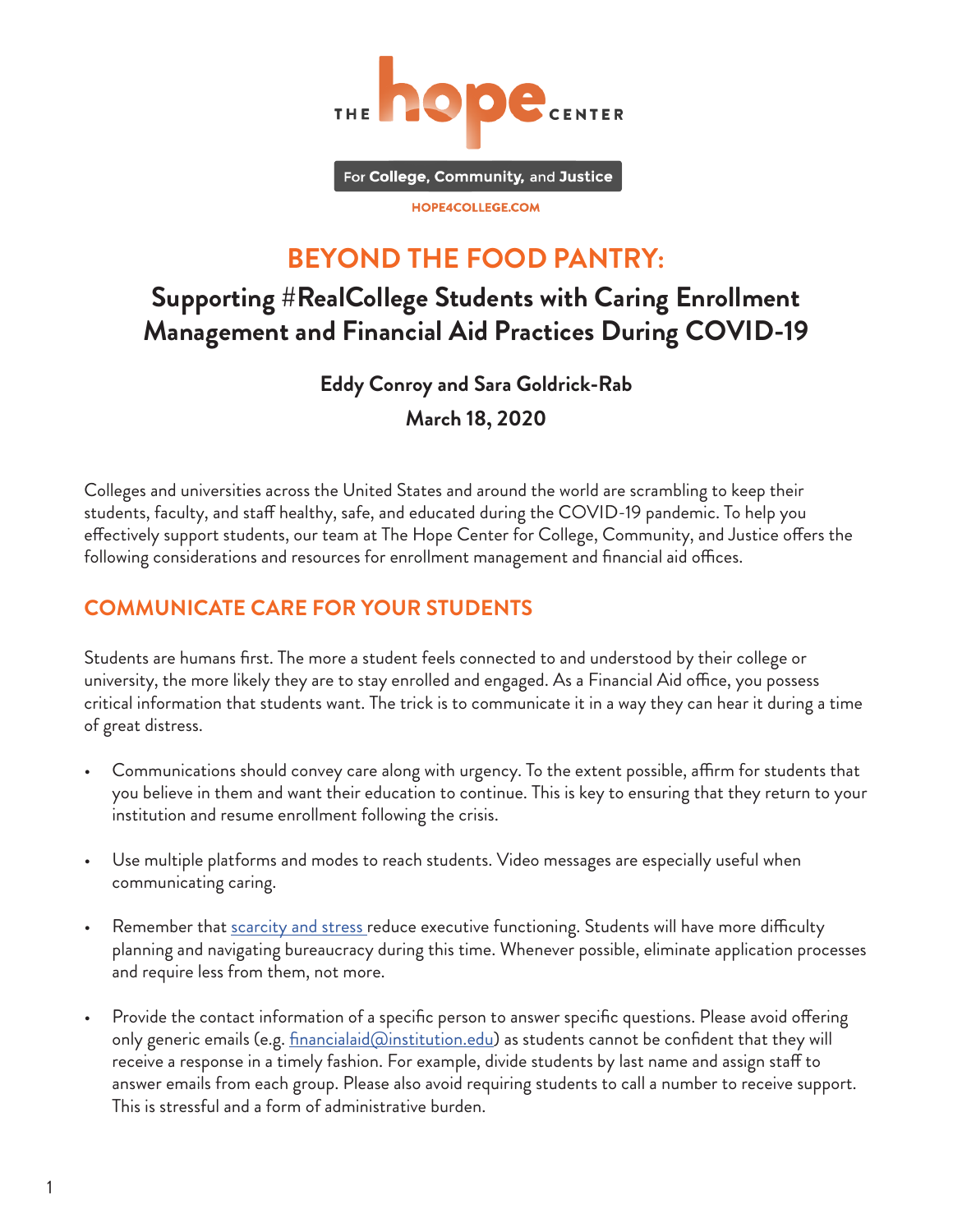

- Keep messages short and clear. Including no more than two pieces of critical information per message will help students understand what you are trying to convey.
- Equip faculty with key information so that they can disseminate it too.
- It is critical that students receive important information *repeatedly*, as when they are stressed, they are less likely to recognize and receive it the first time it is offered. Send reminders.

# **SPECIFIC SUPPORTS**

### **Emergency Aid**

Now is the time to advertise your emergency aid fund online, putting information in as many places as possible so students can find it, and ensuring that the fund's operations are as smooth and fast-moving as possible.

- Be sure that students can quickly find the fund and connect with an application online.
- Emphasize that the aid consists of grants that do not have to be repaid.
- While the fund is likely to run out of money, simply making students aware that it is available provides a sense of caring.
- Keep collecting applications even when funds are out. Use information on the number and types of unfunded applications to fundraise for more support.
- Match all applicants with a navigator to help them find alternative forms of support. You may be able to create a template that peer navigators can employ to do this—this might be a good form of work-study employment.
- An application and distribution system helps you be ready to support students away from campus. If you need a new online emergency aid distribution system, **Edquity** is offering immediate support, including offering free distribution for two institutions.<sup>1</sup>

#### **Work Study**

Many students will find that their on-campus or off-campus employment end during this crisis. Do your best to continue support with work-study funding. Whenever possible, employ students to work remotely. For students who cannot work remotely, use the authority that [Federal Student Aid has highlighted](https://ifap.ed.gov/electronic-announcements/030520Guidance4interruptionsrelated2CoronavirusCOVID19) to pay students for the hours they would have worked during the semester.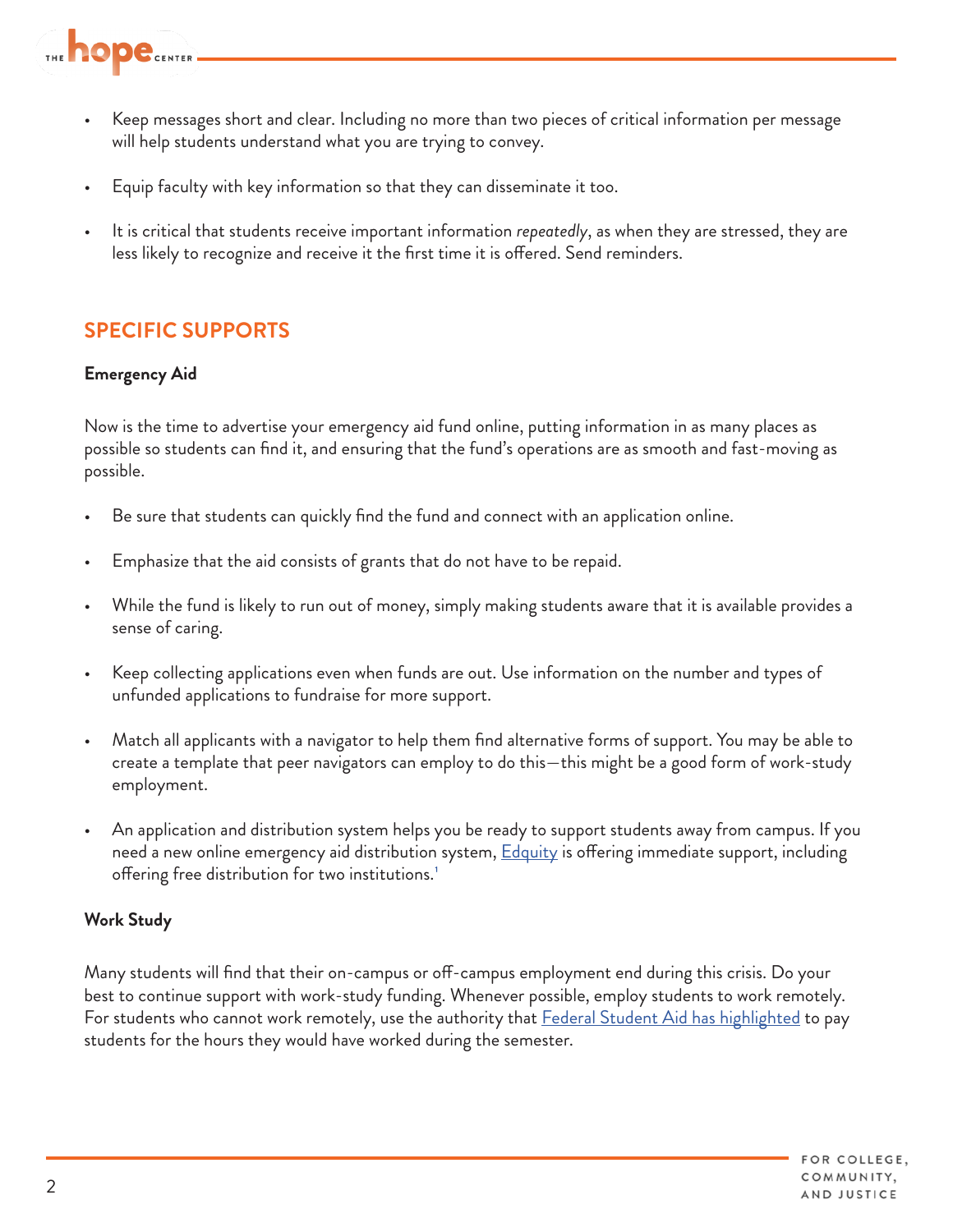

## **Return to Title Four Aid (R2T4)**

If classes are moving online, proactively notify students that they must stay enrolled to maintain their financial aid eligibility. Be sure to clarify what constitutes enrollment, as holding synchronous class sessions may not be required.

The pivot to online courses is often most challenging for low-income and first-generation students. Here is a [guide](https://www.seanmichaelmorris.com/pivot-to-online-a-student-guide/) from Sean Michael Morris to help students make the transition; offering this support alongside messages about financial aid requirements helps students know that you care.

Consider carefully the implications of cancelling the rest of the semester completely or closing for a period of time. Currently [Federal Student Aid does not have the authority to waive R2T4 requirements](https://ifap.ed.gov/electronic-announcements/030520Guidance4interruptionsrelated2CoronavirusCOVID19) for students when the enrollment period is shortened. If you close and re-open any student who does not return will be subject to R2T4 provisions. The same will apply if you close completely. If closing is unavoidable, consider revising repayment options for students subject to R2T4 to offer longer timelines and more flexibility to pay bills owed.

#### **Professional Judgement and Appeals**

While institutions are focused on the short-term implications of this situation, the longer term implications need to be thought about soon. As businesses close, the students and families who already struggled the most to pay for college are likely to be the hardest hit. Hourly workers are very likely to see their income decline, those with savings will have to draw them down and those without will be pushed onto public benefits. It is almost certain that financial aid offices will see an increase in appeals for students in the 2020- 2021 academic year. Plans for how to deal with that surge need to be in place ahead of time. Institutions should start proactively telling students that they can appeal for things like lost income, job losses, reduced savings and unexpected medical expense. Without proactive communication to students, those who need the [help the most will be the least likely to ask for an appeal.](https://scholar.harvard.edu/files/anthonyjack/files/jack_no_harm_soe_forthcoming.pdf)

#### **Connect Students to Public Benefits**

Some students may be *eligible for SNAP*. Be sure to get them information about that critical program and help them apply. You may direct students to your state health and human services websites that offer resources about available public benefit programs and screeners to test their eligibility.

#### **Decision Deadlines for Prospective Students**

Extend your decision deadline and do it now. Students and families are unlikely to be in a position to make decisions on where they can attend college at this time, even if they are, decisions made under stress are [unlikely to be decisions that stick,](https://www.cdc.gov/niosh/mining/UserFiles/works/pdfs/jadmus.pdf) so keeping a May 1 deadline is likely to ruin yield predictions and lead to increased summer melt. [Jon Boeckenstedt](http://www.jon.social/) has a [great thread](https://twitter.com/JonBoeckenstedt/status/1238466413045538817) on some of the reasons why extending your deadline makes sense. It is worth noting that colleges that respond quickly and with compassion at this time are likely to be viewed more favorably by students and families when they do make their final decisions.